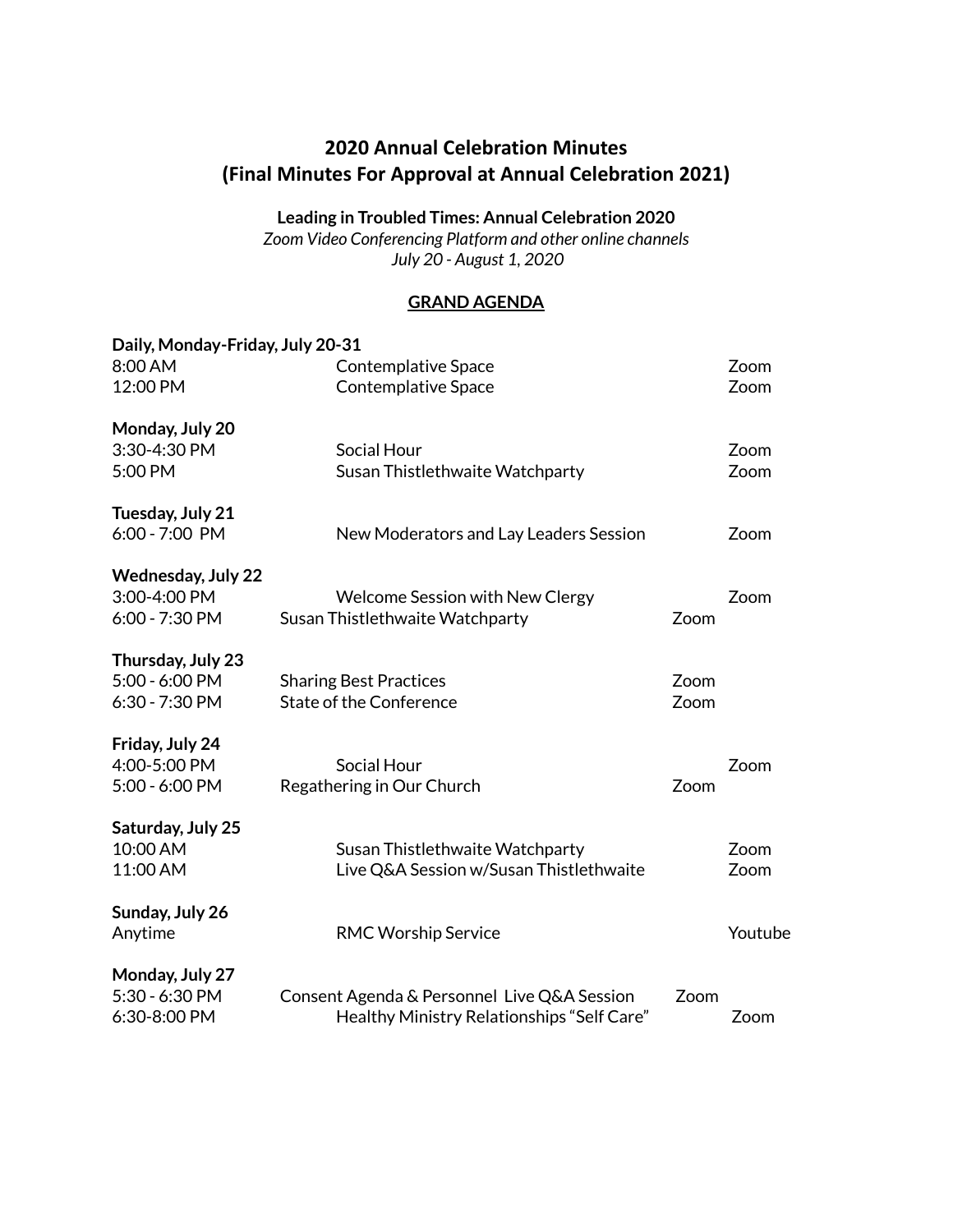| Tuesday, July 28          |                                   |             |             |
|---------------------------|-----------------------------------|-------------|-------------|
| 4:00 - 5:30 PM            | Racial Justice in the RMC         | <b>Zoom</b> |             |
| $5:30 - 6:30$ PM          | 2021 Budget Live Q&A Session      | <b>Zoom</b> |             |
| <b>Wednesday, July 29</b> |                                   |             |             |
| $5:30 - 6:30$ PM          | Nominating Slate Live Q&A Session | Zoom        |             |
| $6:30 - 7:30$ PM          | Moderator/Lay Leader Hang Out     |             | <b>Zoom</b> |
| Thursday, July 30         |                                   |             |             |
| $5:00 - 6:30$ PM          | John Dorhauer Live Session        | Zoom        |             |
| <b>Saturday, August 1</b> |                                   |             |             |
| 8:30 AM                   | <b>Business Meeting</b>           |             | <b>Zoom</b> |

# **Business Meeting - Saturday, Aug 1, 2020**

| <b>Participants</b>                 | Role                              |
|-------------------------------------|-----------------------------------|
| Kay Grice, Moderator                | Host & Moderator of meeting       |
| <b>Judy Baillie, Vice Moderator</b> | Voting protocol, Nom Cmte Chair   |
| Larry Ricketts, Treasurer           | <b>Presentation of Budget</b>     |
| Mark Dutell, Personnel Chair        | Presentation of Personnel report  |
| Karen Caton                         | Nominating Committee Member       |
| Sue Artt, Conference Minister       | Mod / Committee assistance        |
| Erin Gilmore, Associate CM          | Support staff / manage floor      |
| Daryl Schreiber, Communications     | Zoom manager, vote counter        |
| Melissa McCarl, Exec Admin          | Registrar (quorum), vote counter  |
| Janice Travis, Financial Associate  | Registration assist, vote counter |
|                                     |                                   |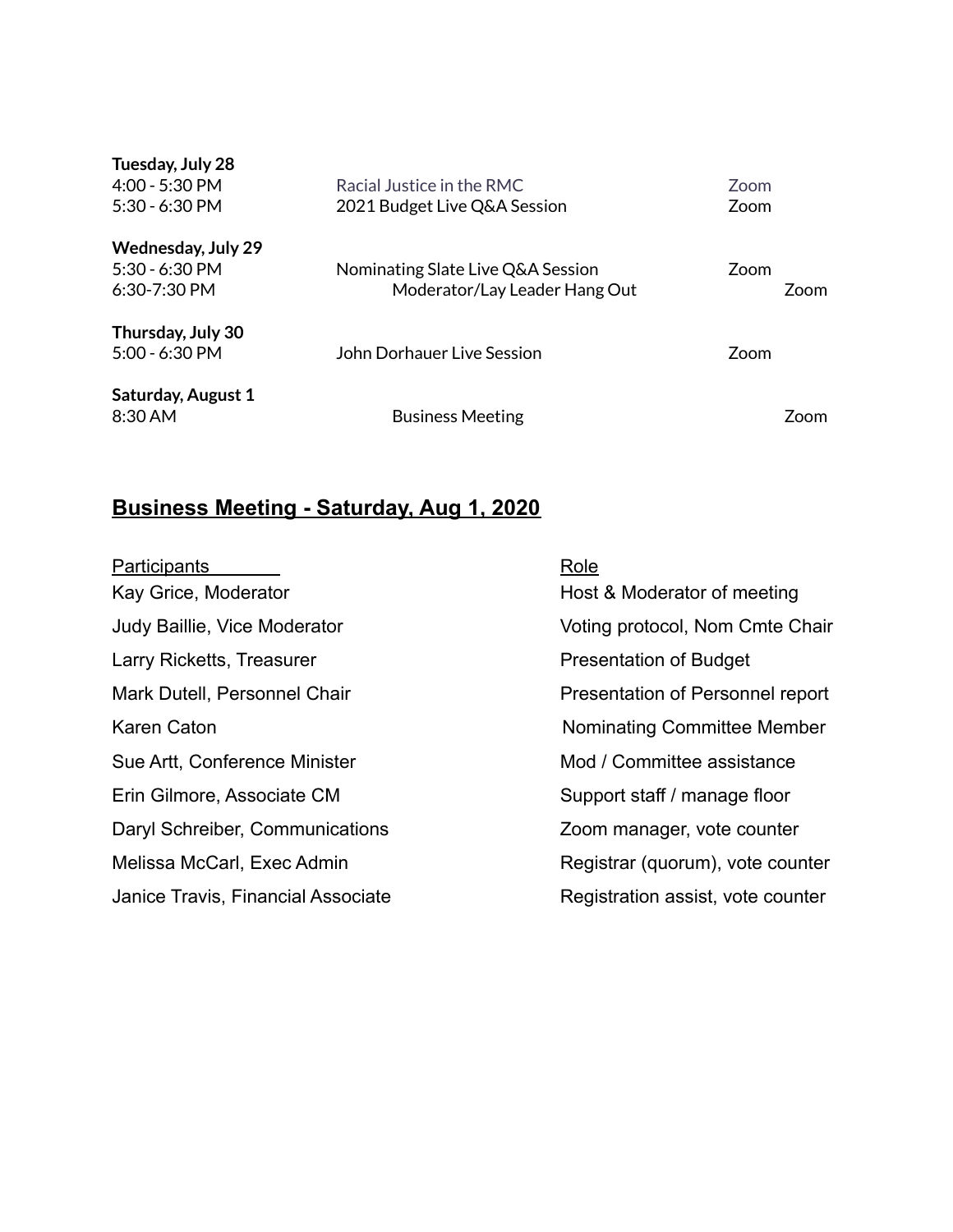• RMC Moderator Kay Grice called the official business meeting of the Rocky Mountain Conference to order at 9:02 AM.

● Registrar Melissa McCarl affirmed that we had a quorum with 48 of our 70 churches present, and 135 total attendees.

- Kay presented the Consent Agenda which included (slide provided on screen:)
	- ❏ Standing Rules for the 2020 Annual Meeting (posted on website since 3/1/20)
	- ❏ 2019 Annual Meeting Minutes (posted on website since 7/1/20)
	- ❏ Grant Voice with Vote to new church starts: Community Spirit UCC, Montrose, CO and OMO House, Denver, CO
	- ❏ Grant Voice without Vote to all guests
	- ❏ Appointment of Tracey Dawson as Parliamentarian
	- ❏ Appointment of Mark Dutell as Time Keeper
	- ❏ Kay asked for any discussion. As there were no objections, Kay stated these items were adopted.
- Judy Baillie stated the effect of the Consent Agenda on voice and vote:
	- ❏ Church delegates have both voice and vote.
	- ❏ Members of the RMC clergy have both voice and vote.
	- ❏ Visitors have been granted voice via the Consent Agenda we just passed.
	- ❏ The Voting protocol was introduced as follows:

*RMC Bylaws provide all church and clergy delegates, and all Directors on the RMC Board have both voice and vote throughout this meeting. By privilege of the Consent Agenda, we have granted all Visitors voice, but not vote, for the duration of this Business Meeting.*

*This year, with our electronic meeting, we will adhere to the State of Colorado's guidance for non-profits holding electronic meetings, which allows voting as long as delegates can hear.*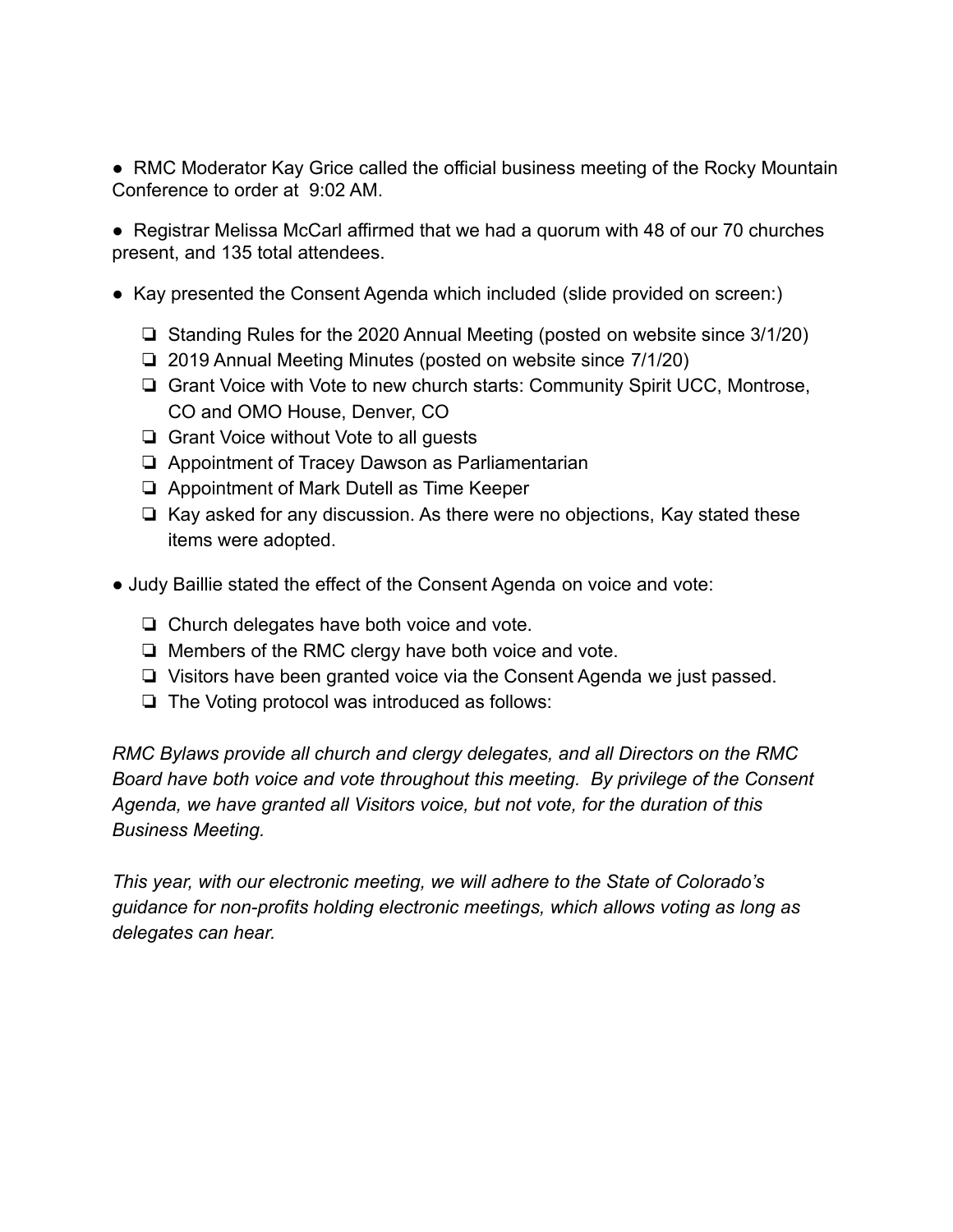*We are also using Robert's Rules of Orders to assist in the orderly process of this electronic meeting, and seeking, where possible, to be respectful of your time. To that end, where "Vote by Acclamation" is possible, our Moderator, Kay Grice, will use that provision.*

*In the case of the motions on the two business items -- the 2021 Budget, and the Nominating Slate -- we will take ONE roll call vote, and this is how that will work: at the conclusion of the discussion on the 2021 Budget, we will suspend voting on that motion until after the presentation of the Nominating Slate. After discussion of the Nominating Slate concludes, we will call the name of each registered delegate and ask them to give their votes on each item of those two business items.*

*Registrars Melissa McCarl and Janice Travis will tally the votes and report on the results of the vote on each matter separately. When this report is given, Moderator Kay Grice will make the official announcement of the disposition of each business matter. Please note that the names of only those persons registered by the deadline of Monday, July 20, will be called.*

# Racial Justice Platform

● Racial Justice Platform for RMC presented by Erin Gilmore and the RJP Team: Anthony Scott, Corbin Tobey Davis, Logan Bennett, Pedro Silva, Chris Gilmore, Kay Grice, Sue Artt, (Not present: Thandiwe Dale-Ferguson, Clare Twomey, Tracey Perry). Kay thanked the RJ Think Tank members and advised the conference to stay tuned for more info in the fall.

# Personnel

● Mark Dutell presented a brief update on Personnel matters (Pay, Policies, Performance) including a report out of the Performance Assessment of Conference Minister Rev. Sue Artt completed in late 2019/early 2020 (full report shared in RMC ROOTS newsletter in spring 2020).

# Speak Outs

• Speak Outs: Jody Huntington and Robb Lapp on behalf of Archway, Sue Artt on behalf of Matt Huntington (who was not able to attend) for the UC Insurance Board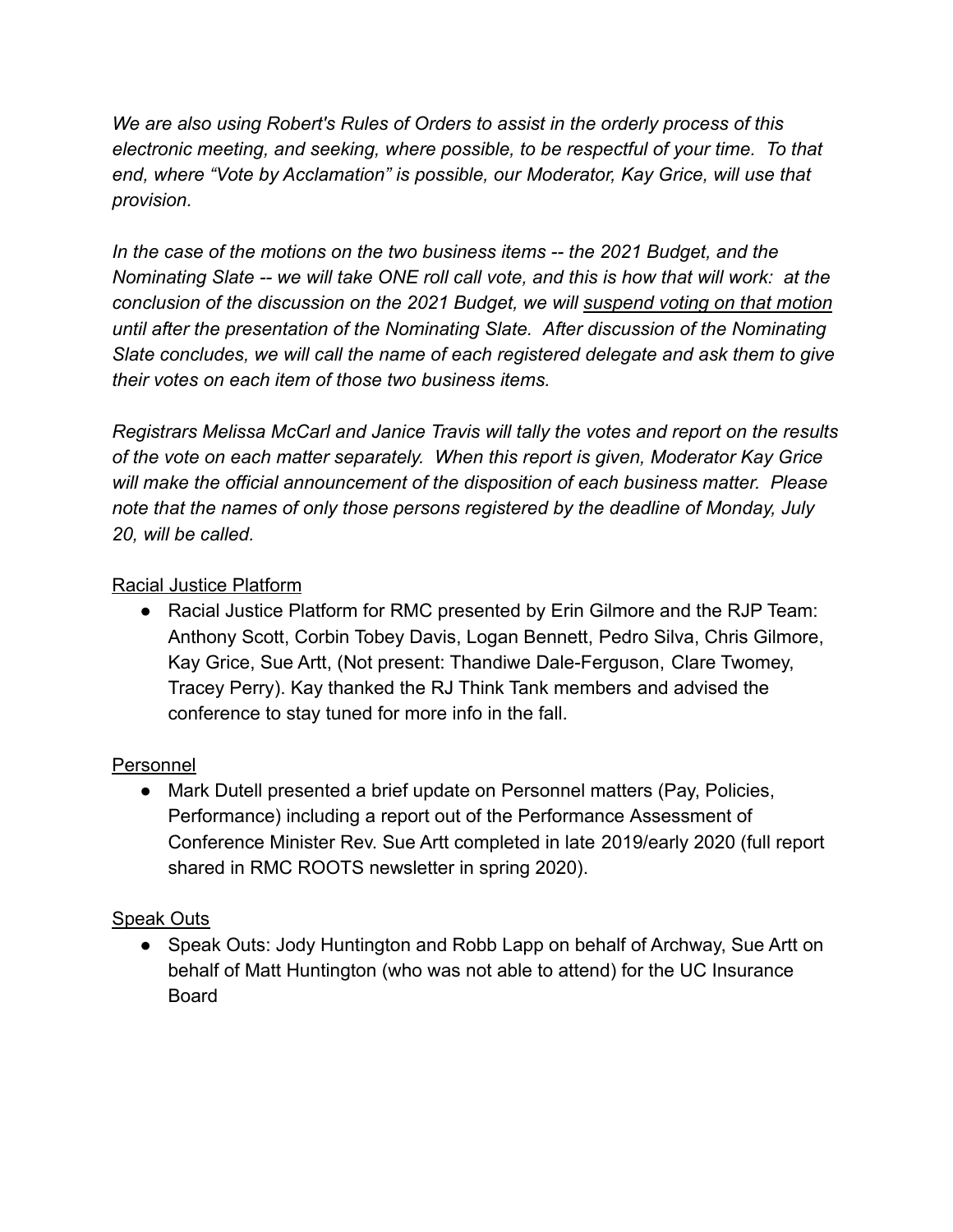## Break

● Slide show honoring anniversaries and 5 for 5 was shown

## Church & Clergy Anniversaries

- Sue honored churches and clergy having anniversaries:
	- Churches:
		- Congregational Church of the Valley UCC, Silt, 20
		- Congregational UCC, Buena Vista, 140
		- First Congregational Church of Eastlake UCC, 105
		- First Congregational UCC, Grand Junction, 130
		- First Congregational UCC, Craig. 120
		- First Congregational UCC, Greeley, 150
		- Henderson Community Church, 115
		- Hillcrest Congregational UCC, Montrose, 135
		- Orem Community Church UCC, 65
		- Parkview Congregational UCC, Aurora, 60
		- Union Congregational Church, Crested Butte, 140
		- Washington Park UCC, Denver, 95
		- Wheatland United Church of Christ, 125
	- Pastors:
		- Paul Griego, Kimra Perkins, 5
		- Joanne Buchanan-Brown, Tracey Dawson, Derek Krehbiel, Lorraine E. Leist, Becky Ann Porter, Clare F. Twomey, 10
		- W. Powell Bland Jr., Nicole M. Lamarche, Elizabeth Mary Pexton, 15
		- Fred Evenson, Kay Grice, Calvin C. Kemper, Dee Lundberg, 20
		- Jacque E Franklin, Olive E. Hinnant, Mark B. Lee, 30
		- Steven Alsum, George C. Anastos, Karin K. Kilpatric, Jeremy McLeod, David N. Murchie, Amanda G. Shipman, 35
		- David Conner, Terry J. Keeley, Estelle S. Petitt, Karen Sorensen Akin, 40
		- Barbara Graves Grear, Gail McDougle, 45
		- Ralph S Datema, Thomas Leavitt Hall, Alan N. McLarty, David L. Pearce, Albert H. Thompson III, Robert A West, 50
		- Ronald L. Gaylor, Donald M. Proctor, 55
		- Robert J. Peters, 60
		- Stuart C. Haskins Jr, 65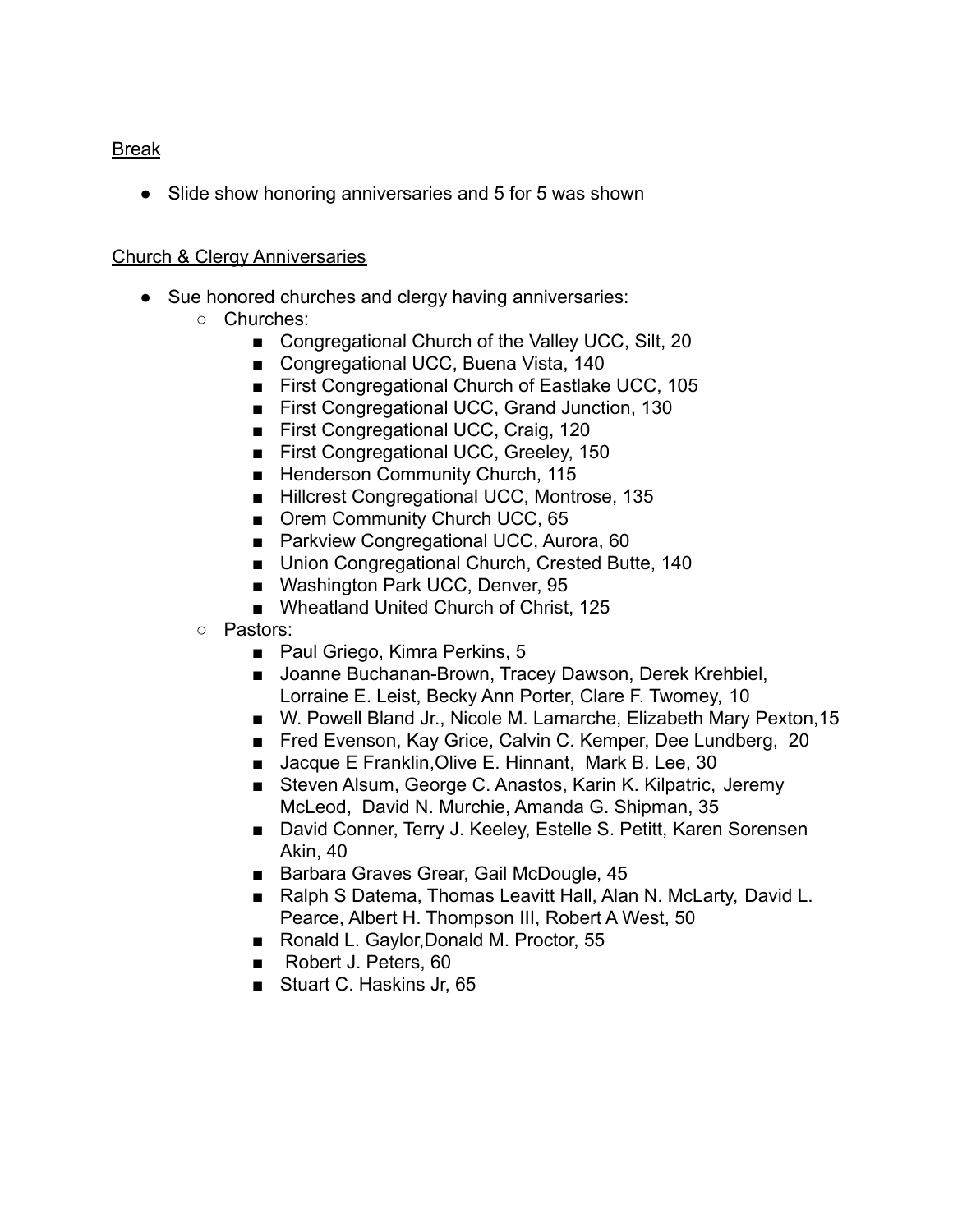## Speak Outs

● Deborah Tinsley from Vista Grande corrected the reference to the "Southeast Association" should be properly named as the "Southeastern Association".

#### 2021 Ministry Plan & Budget

- Larry Ricketts presented the 2021 Ministry Plan (slide provided on screen) and Sue presented the Interpretive Budget (slides provided)
	- Larry and Sue answered questions from the Zoom chat box.
- Kay indicated after discussion that the motion will remain on the floor with voting suspended until the Nominating Slate is reviewed, after which we will take one roll call vote on both items.

#### Nominating Slate

- Karen Caton moved the election of the slate of Board members and committee members (slide provided on screen)
	- **RMC Board of Directors**
		- Officers: Judy Baillie as Moderator, Ken Ingram as Vice Moderator, Shelly Dunhan as Treasurer, Sue Artt (Ex-officio) as Corporate **Secretary**
	- **○ Board Committee Chairs**
		- Personnel: Mark Dutell, Funding: Mark Long, New Ministry Development: Lee Berg
	- **○ Association Representatives**
		- Western: Wendy Kidd, Southeastern: David Bristow, Intermountain: Andy Nielson, Metro Denver: Deb Barnard, Platte Valley: Ben Konecny
	- **○ RMC Board/ Finance Committee**
		- Chair Ex-officio: Shelly Dunham, Metro Denver: Larry Ricketts, Curt Preston, Kari Collins, Ken Hoagland, Platte Valley: Paul Heintzelman

## **○ RMC Board/ Personnel Committee**

- Chair Ex-officio: Mark Dutell, Platte Valley: Karen Trainor, Southeastern: Angie Law, InterMountain: Sheryl Crow, Metro Denver: Shelly Spaulding, Western: Joan Levy
- **○ RMC Board Nominating Committee**
	- Chair Ex-Officio: Ken Ingram, InterMountain: Sheryl Crow, Platte Valley: Thandiwae Dale-Ferguson, Southeastern: Logan Bennett, Metro Denver: Vacant, Western: Karen Caton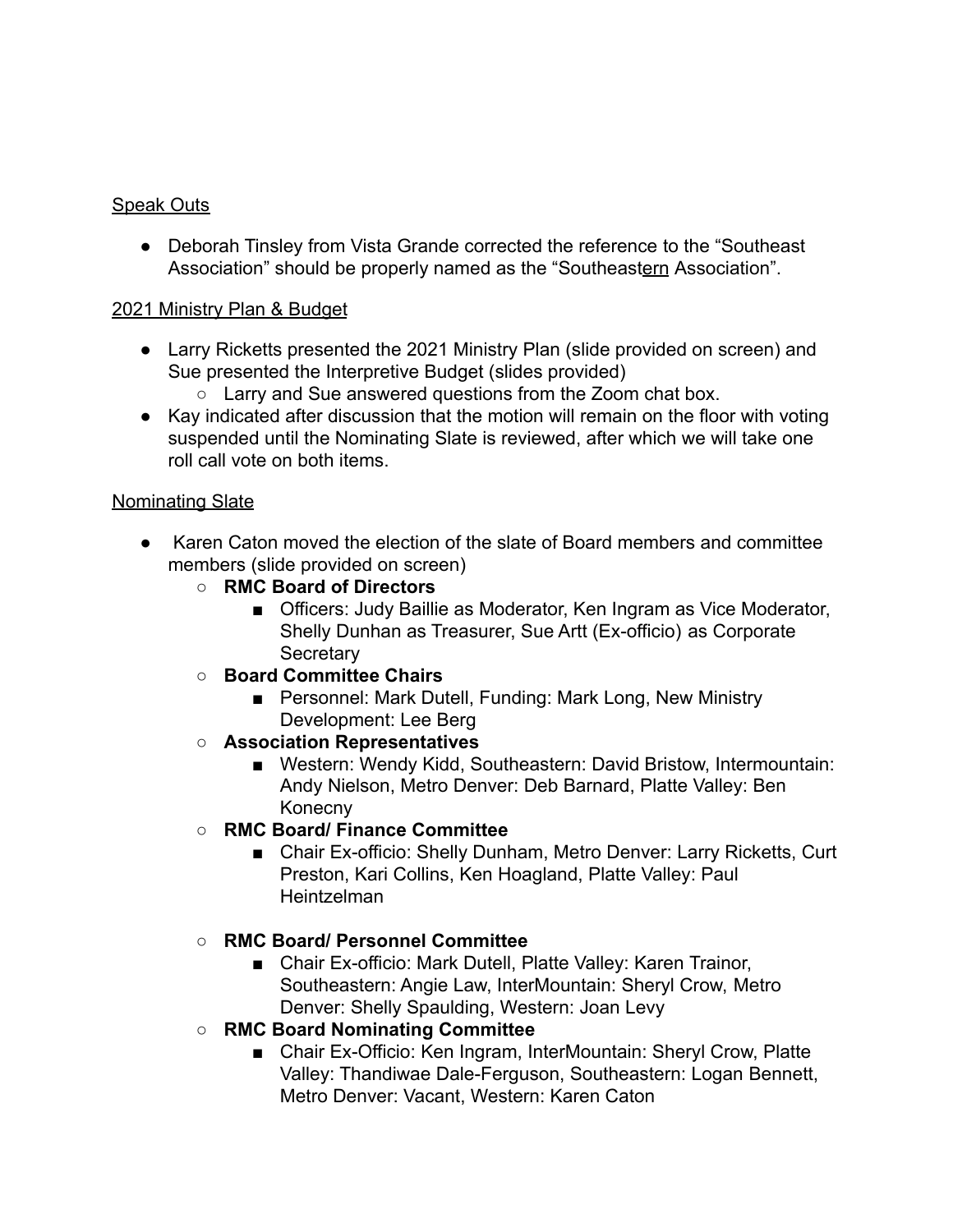- Regarding the vacancy in Metro Denver slot, BOD will appt someone if no one steps up. Kevin Petitt volunteered via chat. Jan Hepp via chat: Jane Strohm also volunteered. This will be addressed at Metro Denver's fall Annual Meeting.
- **○ RMC Endowment Board Trustees:**
	- Western: Wendy Kidd, Cindy Haas, Metro Denver: Jeff Bogart, Amy Petre-Hill, Platte Valley: Tim Amen, Alan McLarty

## **○ Delegates to 2021 Electronic General Synod:**

- Lay Delegates:
	- Metro Denver: TBD, Metro Youth: JJ Cone, Platte Valley: Allyson Stauffer, Platte Valley Young Adult: Marcus Frye, InterMountain: TBD, RMC Board: Judy Baillie
	- Via chat: Chris Gilmore: Vickie Golobic offered to be a delegate
		- MDA will make a decision on this during fall meeting
- Clergy Delegates:
	- Western: Karen Winkel, Metro Denver: TBD, Southeastern: Clare Twomey

## Roll Call Vote

- Kay called for the vote on both measures and directed Registrar Melissa McCarl to provide instructions.
	- ❏ Melissa instructed participants on when to mute and unmute themselves and how and when to proclaim their vote. She and Janice tallied the votes accordingly.
	- ❏ After the role call, Melissa indicated that the votes had been tallied and each vote received the required 51% to pass overwhelmingly
	- ❏ Kay thanked Melissa, Janice and Daryl for their work and pronounced the 2021 Budget has passed and the Board officers and members, and the Committee Members and the General Synod Delegates as presented in the Nominating Slate duly elected.